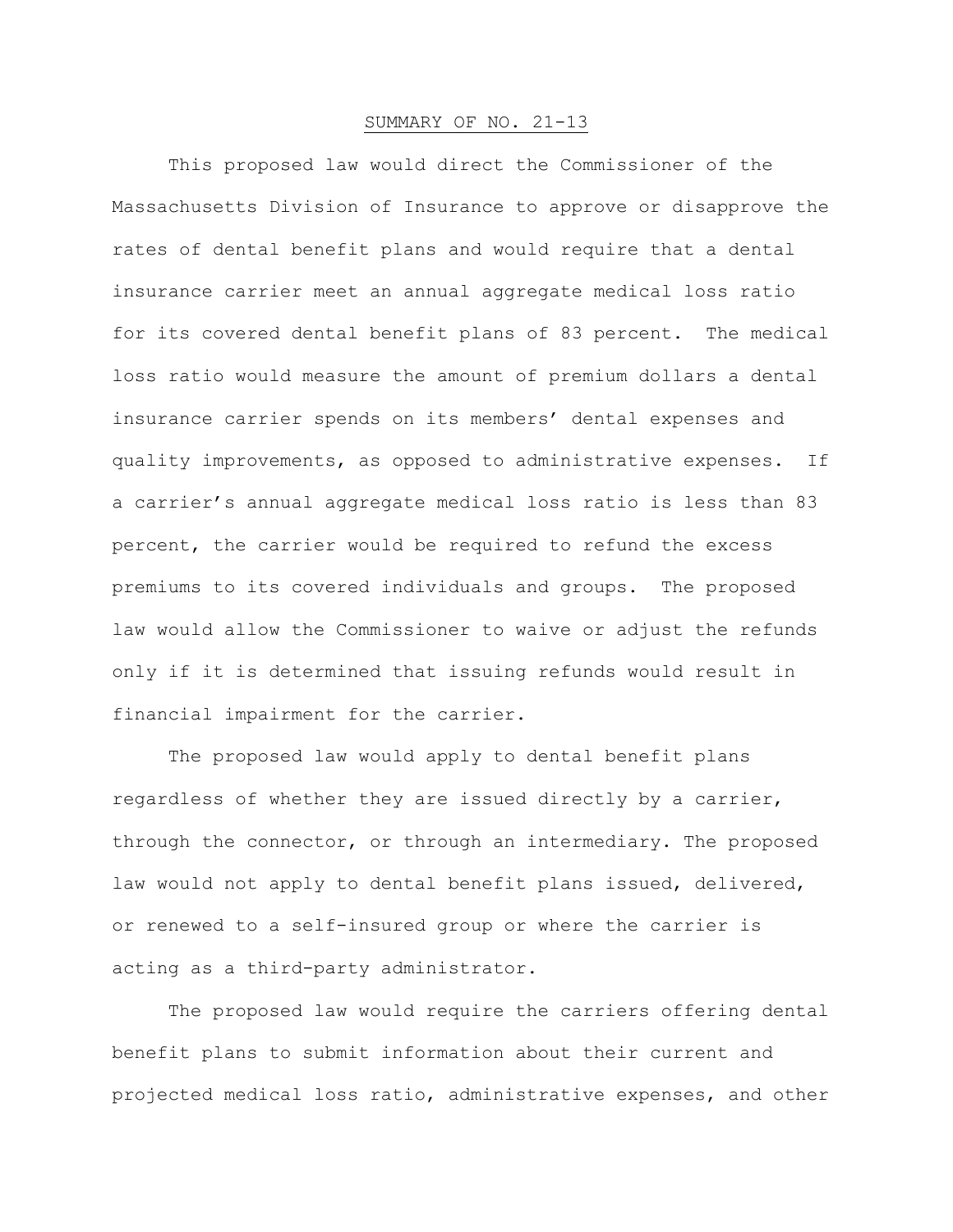financial information to the Commissioner. Each carrier would be required to submit an annual comprehensive financial statement to the Division of Insurance, itemized by market group size and line of business. A carrier that also provides administrative services to one or more self-insured groups would also be required to file an appendix to their annual financial statement with information about its self-insured business. The proposed law would impose a late penalty on a carrier that does not file its annual report on or before April 1.

The Division would be required to make the submitted data public, to issue an annual summary to certain legislative committees, and to exchange the data with the Health Policy Commission. The Commissioner would be required to adopt standards requiring the registration of persons or entities not otherwise licensed or registered by the Commissioner and criteria for the standardized reporting and uniform allocation methodologies among carriers.

The proposed law would allow the Commissioner to approve dental benefit policies for the purpose of being offered to individuals or groups. The Commissioner would be required to adopt regulations to determine eligibility criteria.

The proposed law would require carriers to file group product base rates and any changes to group rating factors that are to be effective on January 1 of each year on or before July